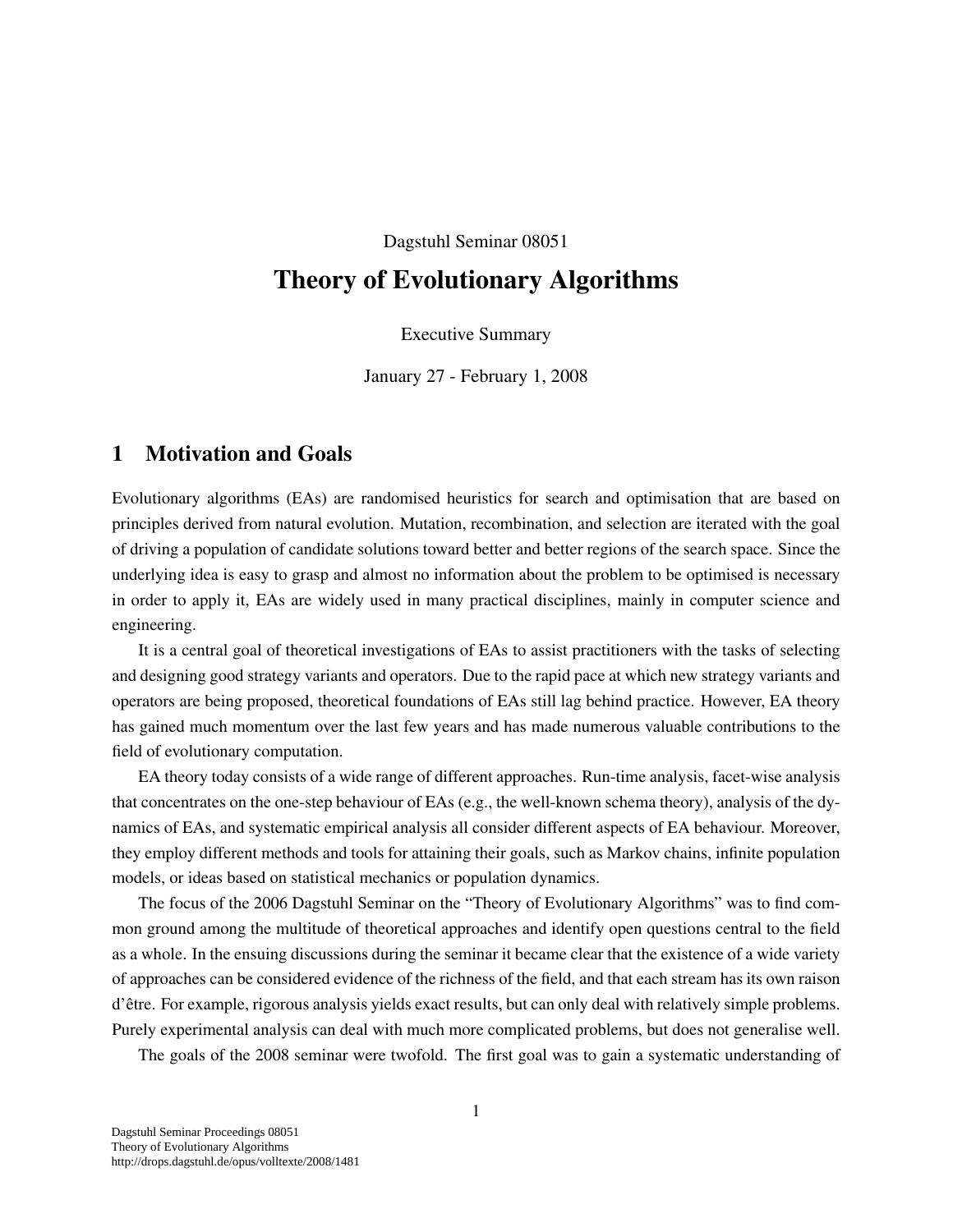what the capabilities and limitations of the different methodological approaches are, and how they can assist and complement each other. The second goal was to address some of the central open questions identified during the previous seminar, and to establish what the various theoretical approaches can contribute to answering them with a focus on issues related to design and analysis of EAs. For situations where a complete theoretical analysis is out of reach, the goal was to establish a rigorous framework for empirical studies.

## 2 Participants and Results

The seminar brought together 47 researchers from nine countries, and from across the spectrum of EA theory. Talks were arranged into eight sessions, grouped loosely around common themes, such as hardness and complexity, multi-objective optimisation, coevolution, and continuous optimisation.

| Thomas Jansen (Technische Universität Dortmund)                                             |
|---------------------------------------------------------------------------------------------|
| Bit flip mutations vs. local search: An open problem presentation                           |
| Frank Neumann (MPI für Informatik, Saarbrücken)                                             |
| Making problems easier by multi-objective optimization                                      |
| Holger Hoos (University of British Columbia, Vancouver)                                     |
| Automated tuning, configuration and synthesis of complex stochastic local search algorithms |
| <b>Alden Wright</b> (University of Montana)                                                 |
| Does a temporally or spatially varying environment speed up evolution?                      |
| <b>Dirk V. Arnold</b> (Dalhousie University)                                                |
| Step length adaptation on ridge functions                                                   |
| Steffen Finck (Fachhochschule Vorarlberg)                                                   |
| Performance of evolution strategies on PDQFs                                                |
| Olivier Teytaud (Université Paris Sud)                                                      |
| Complexity lower bounds for evolution strategies                                            |
| Christian Igel (Ruhr-Universität Bochum)                                                    |
| Efficient covariance matrix update for evolution strategies                                 |
| Dirk Sudholt (Technische Universität Dortmund)                                              |
| Runtime analysis of binary PSO                                                              |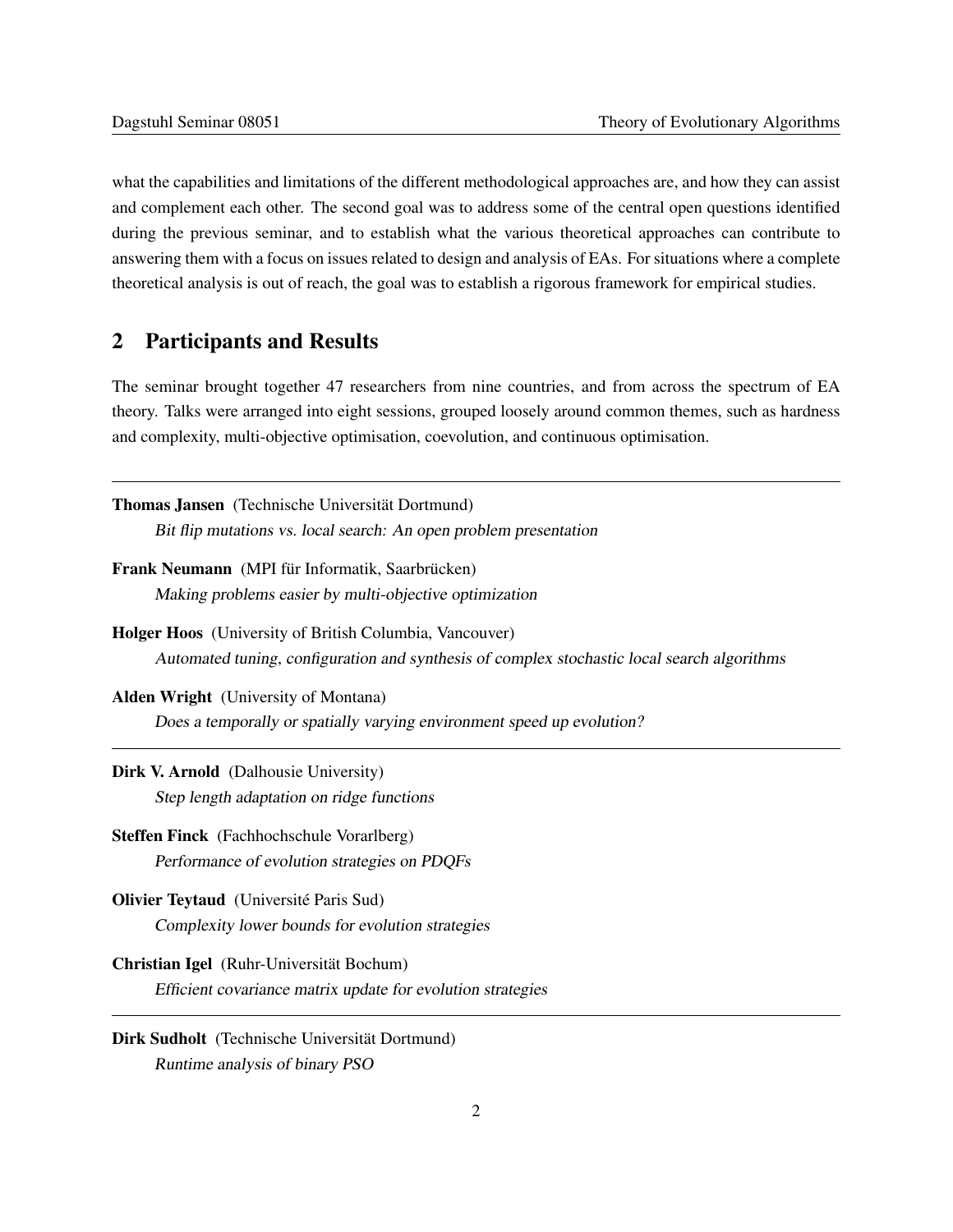| Benjamin Doerr (MPI für Informatik, Saarbrücken)                                                    |
|-----------------------------------------------------------------------------------------------------|
| A non-artificial problem where crossover provably helps                                             |
| Ingo Wegener (Technische Universität Dortmund)                                                      |
| Tight bounds for blind search on the integers                                                       |
| Yossi Borenstein (University of Essex)                                                              |
| Kolmogorov complexity and hardness                                                                  |
| Darrell Whitley (Colorado State University)                                                         |
| Relating experiments and theory                                                                     |
| <b>Adam Prügel-Bennett</b> (University of Southampton)                                              |
| Solving problems with critical variables                                                            |
| <b>Jonathan E. Rowe</b> (University of Birmingham)                                                  |
| Representation-invariant crossover and mutation operators                                           |
| <b>Anthony Bucci</b> (Icosystem)                                                                    |
| Solution concepts and the subdomain representation                                                  |
| Elena Popovici (Icosystem)                                                                          |
| Monotonic convergence and memory requirements of algorithms for "interactive" search problems       |
| R. Paul Wiegand (University of Central Florida, Orlando)                                            |
| Conditions for the robustness of compositional coevolution                                          |
| <b>Jonathan L. Shapiro</b> (Manchester University)                                                  |
| Convergence in co-adapting agents with opponents modelling                                          |
| Eckart Zitzler (ETH Zürich)                                                                         |
| Approximating the pareto set using set preference relations: A new perspective on evolutionary mul- |
| tiobjective optimization                                                                            |
| Jürgen Branke (Universität Karlsruhe)                                                               |
| Evolutionary multi-objective worst case optimization                                                |
| Nicholas Freitag McPhee (University of Minnesota, Morris)                                           |
| N-gram GP: Early result and questions                                                               |
|                                                                                                     |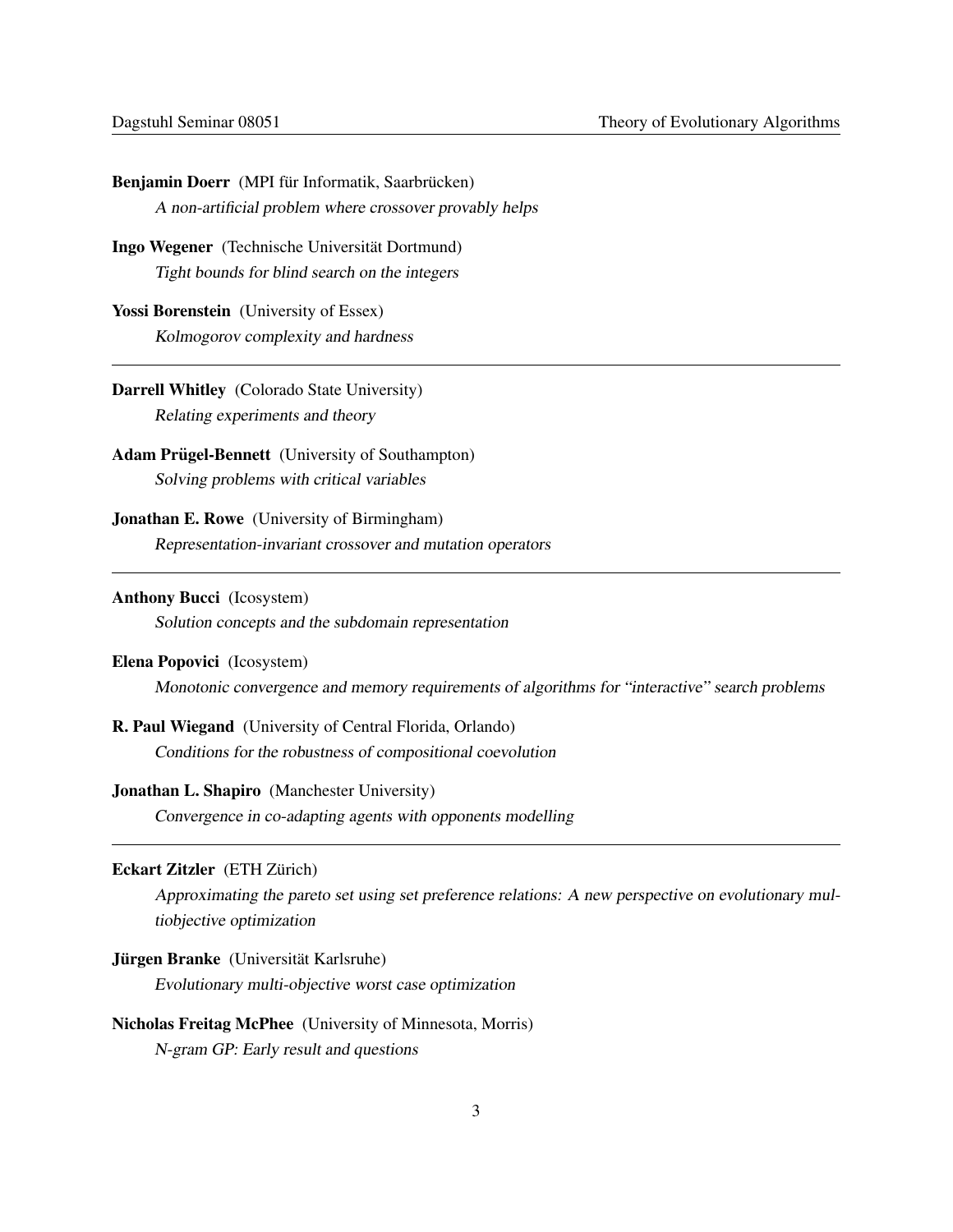| <b>Anton Eremeev</b> (Sobolev Institute of Mathematics, Omsk)<br>NP-hard cases of optimal recombination                           |
|-----------------------------------------------------------------------------------------------------------------------------------|
|                                                                                                                                   |
| <b>Nikolaus Hansen</b> (INRIA Futurs, Orsay)                                                                                      |
| Toward a convergence proof for CMA-ES — and beyond                                                                                |
| Alexander Melkozerov (Fachhochschule Vorarlberg)                                                                                  |
| Weighted multirecombination evolution strategy with mutation strength self-adaptation on the quadratic<br>sphere                  |
| <b>Olivier Francois</b> (TIMC Laboratory)                                                                                         |
| Evolution strategies with random numbers of offspring                                                                             |
| <b>Jun He</b> (University of Birmingham)                                                                                          |
| A theoretical analysis to an experimental comparison of GAs using penalty function methods and<br>repairing methods               |
| Boris S. Mitavskiy (University of Sheffield)                                                                                      |
| Estimating the stationary distributions of Markov chains modeling evolutionary algorithms using quo-<br>tient construction method |
| Lothar M. Schmitt (The University of Aizu)                                                                                        |
| Banach space techniques for the analysis of evolutionary algorithms                                                               |
| <b>Riccardo Poli</b> (University of Essex)                                                                                        |
| Bye, bye, bloat                                                                                                                   |
| Kenneth A. De Jong (George Mason University)<br>Closing discussion                                                                |

Many of the presentations and discussions were dedicated to identifying the limitations of the various approaches, shedding light on their complementarity, and arriving at a wider consent with regard to advantages and disadvantages of the different techniques. A new theme that had been largely absent from previous Dagstuhl seminars on the "Theory of Evolutionary Algorithms" and that recurred again and again during the present seminar was a discussion of how experimental work can complement and inspire theoretical analysis. Further themes that were discussed and that are expected to have an impact on future research are the adaptation of mutation distributions in continuous search spaces, and how tools for investigating the stability of Markov chains can be used for the analysis of adaptive algorithms. Finally, important steps were